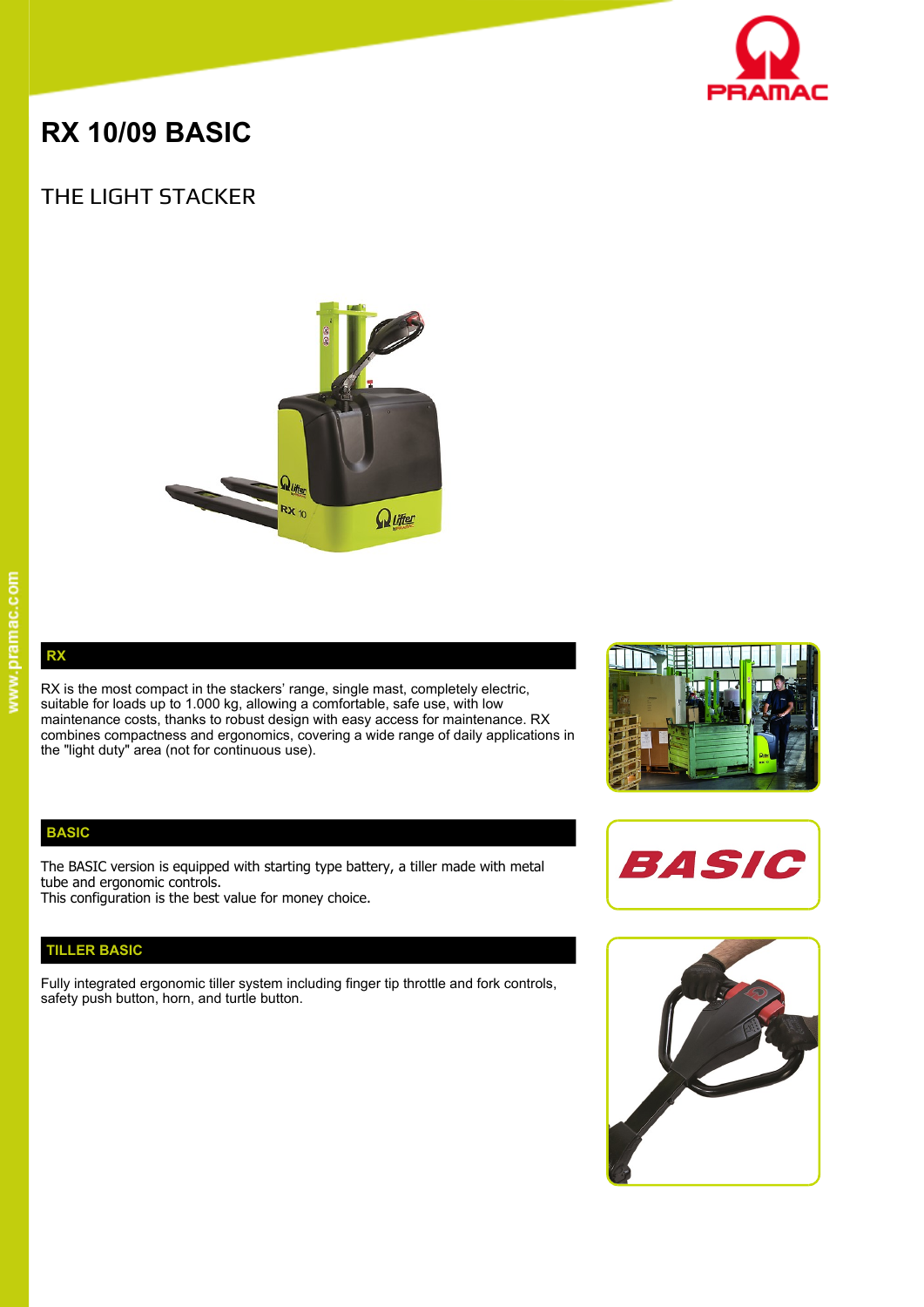#### **VERSATILITY**

It's ideal to mode, even horizontally, palletized goods and at the same time it can be used as an adjustable workable, reducing stress for the operator who must place goods on a shelf. Forks thickness 60 mm for an easier entrance inside pallet, while working in elevation.

# **EASY MAINTENANCE**

Strong ABS carter/cover with storage compartments on top. Easily removable to speed up maintenance operations.

The bottom access opening allows an immediate disassembly of motor wheel, portal and tiller without lifting the machine.





# **ERGONOMICS**

Ergonomic tiller placed laterally to increase visibility, ensuring an optimal arrangement of components inside the motor compartment. RX 10 solves perfectly the problem of handling goods in narrow spaces and corridors.



# **BATTERY PACK**

Starting batteries, lightweight and inexpensive, allow up to 3 hours autonomy.

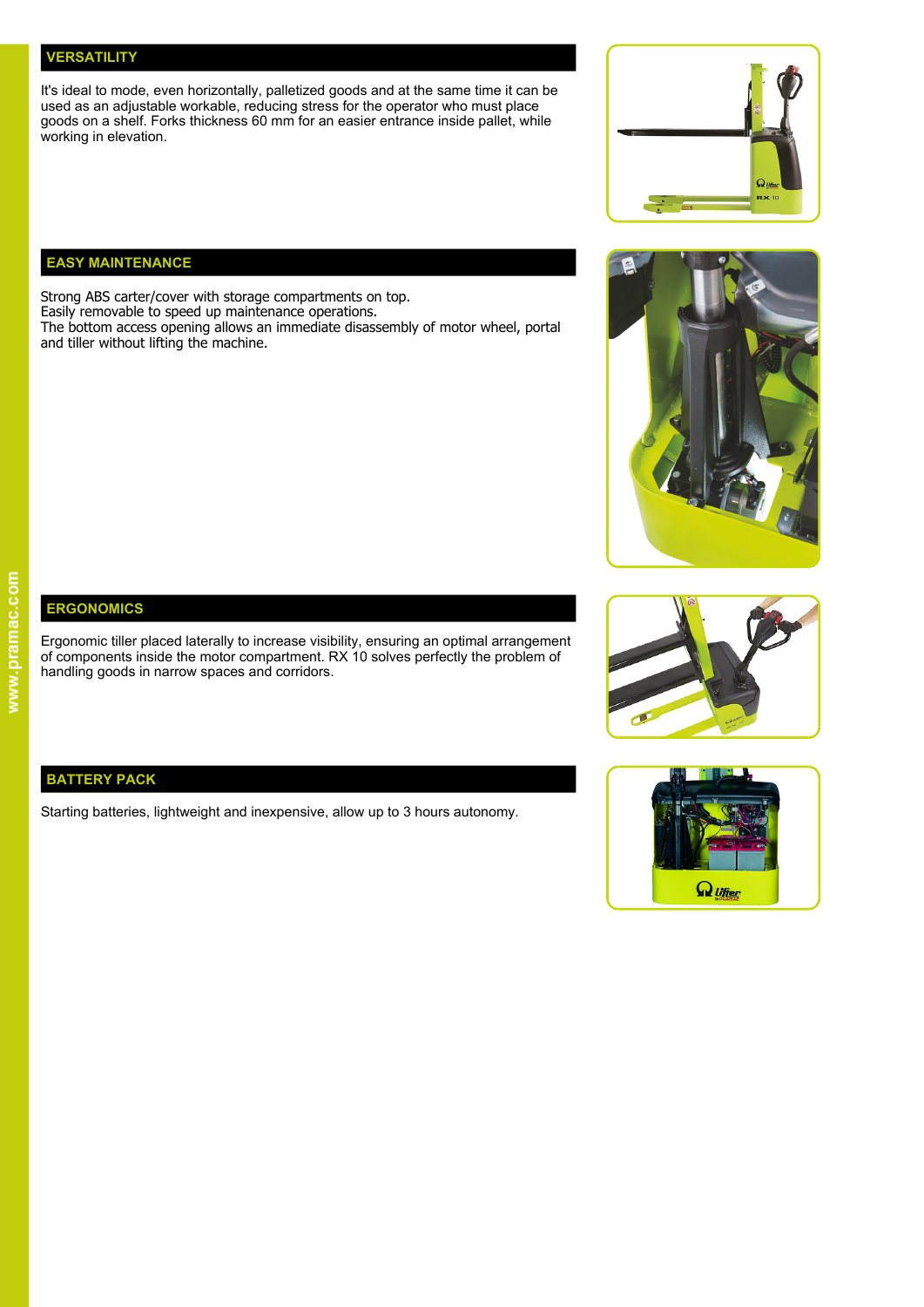| <b>Description</b>         |   |    |                         |
|----------------------------|---|----|-------------------------|
| 1.1 Manufacturer           |   |    | PR<br><b>INDUSTRIAL</b> |
| 1.3 Drive                  |   |    | <b>ELECTRIC</b>         |
| 1.4 Operator type          |   |    | Pedestrian              |
| 1.5 Load capacity          | Q | Кg | 1000                    |
| 1.6 Load centre distance   | c | mm | 600                     |
| 1.8 Load axle to end forks | x | mm | 786                     |
| 1.9 Wheel base             | ٧ | mm | 1165                    |

| Weights                               |    |     |
|---------------------------------------|----|-----|
| 2.1 Service weight (battery included) | Κg | 337 |
| 2.2 Axle load, laden rear             | Kg | 932 |
| 2.2 Axle load, laden front            | Κq | 405 |
| 2.3 Axle load, unladen front          | Κq | 240 |
| 2.3 Axle load, unladen rear           | Κq | 97  |

| <b>Tyres/Chassis</b>                               |                  |               |
|----------------------------------------------------|------------------|---------------|
| 3.1 Tyres: front wheels                            |                  | <b>RUBBER</b> |
| 3.1 Tyres: stabilizers wheels - Front              |                  | POLY C.       |
| 3.1 Tyres: rear wheels                             |                  | POLY C.       |
| 3.2 Tyre size: Steering wheels - Width             | mm               | 50            |
| 3.2 Tyre size: Steering wheels - Diameter          | mm               | 186           |
| 3.3 Tyre size: Load rollers - Diameter             | mm               | 82            |
| 3.3 Tyre size: Load rollers - Width                | mm               | 70            |
| 3.4 Tyre size: stabilizers wheels front - Diameter | mm               | 125           |
| 3.4 Tyre size: stabilizers wheels front - Width    | mm               | 45            |
| 3.5 Tyre size: rear wheels - Q.ty (X=driven)       | nr               | 2             |
| 3.5 Tyre size: front wheels - Q ty (X=driven)      | nr               | 1x            |
| 3.6 Tread, front                                   | b10<br>mm        | 505           |
| 3.7 Tread, rear                                    | <b>b11</b><br>mm | 410           |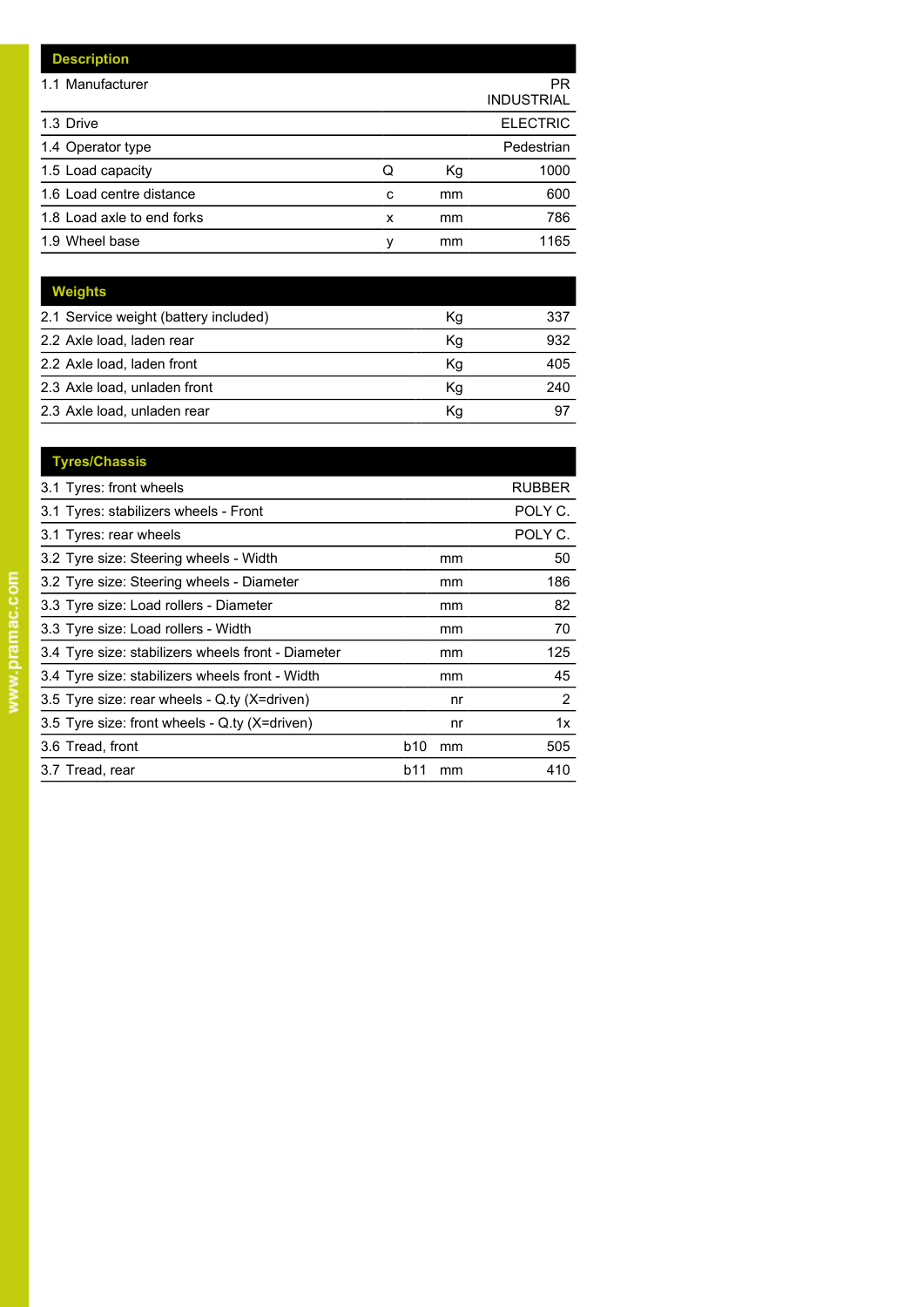| <b>Dimensions</b>                          |                |    |      |
|--------------------------------------------|----------------|----|------|
| 4.2 Height, mast lowered                   | h1             | mm | 1270 |
| 4.3 Normal free lifting                    | h <sub>2</sub> | mm | 810  |
| 4.4 Lift height                            | h3             | mm | 810  |
| 4.5 Height, mast extended                  | h4             | mm | 1270 |
| 4.9 Height of tiller in drive position max | h14            | mm | 1310 |
| 4.9 Height of tiller in drive position min | h14            | mm | 915  |
| 4.15 Height, lowered                       | h13            | mm | 90   |
| 4.19 Overall lenght                        | 1              | mm | 1675 |
| 4.20 Lenght to face of forks               | 12             | mm | 522  |
| 4.21 Overall width                         | b <sub>1</sub> | mm | 794  |
| 4.22 Fork dimensions - Thickness           | s              | mm | 60   |
| 4.22 Fork dimensions - Width               | e              | mm | 150  |
| 4.22 Fork dimensions - Lenght              |                | mm | 1153 |
| 4.24 Fork carriage width                   | b <sub>3</sub> | mm | 650  |
| 4.25 Distance between fork arms            | b5             | mm | 560  |
| 4.32 Ground clearance, centre of wheelbase | m <sub>2</sub> | mm | 20   |
| 4.34 Aisle width                           | Ast            | mm | 2120 |
| 4.35 Turning radius                        | Wa             | mm | 1344 |

Km/h

 $Km/h$ 

 $m/s$ 

 $\mathsf{m}/\mathsf{s}$ 

 $m/s$ 

 $m/s$  $\overline{\frac{9}{6}}$ 

 $\%$ 

 $3.7$ 

 $\overline{4.3}$  $0.12$ 

 $0.21$ 

 $0.18$ 

 $0.18$ 

 $\overline{10}$ 

15

REVERSE<br>CURRENT

| <b>Performance data</b>      |
|------------------------------|
| 5.1 Travel speed laden       |
| 5.1 Travel speed unladen     |
| 5.2 Lifting speed laden      |
| 5.2 Lifting speed unladen    |
| 5.3 Lowering speed laden     |
| 5.3 Lowering speed unladen   |
| 5.8 Max gradeability laden   |
| 5.8 Max gradeability unladen |
| 5.10 Service brake           |
|                              |

| kW    | 0.35              |
|-------|-------------------|
| kW    | 2.2               |
| Tipo  | <b>AUTOMOTIVE</b> |
| ٧     | 24                |
| Ah    | 70                |
| Ah    | 70                |
| Kg    | 30                |
| Kg    | 30                |
| kWh/h | 0.45              |
| dB(A) | 63                |
|       |                   |